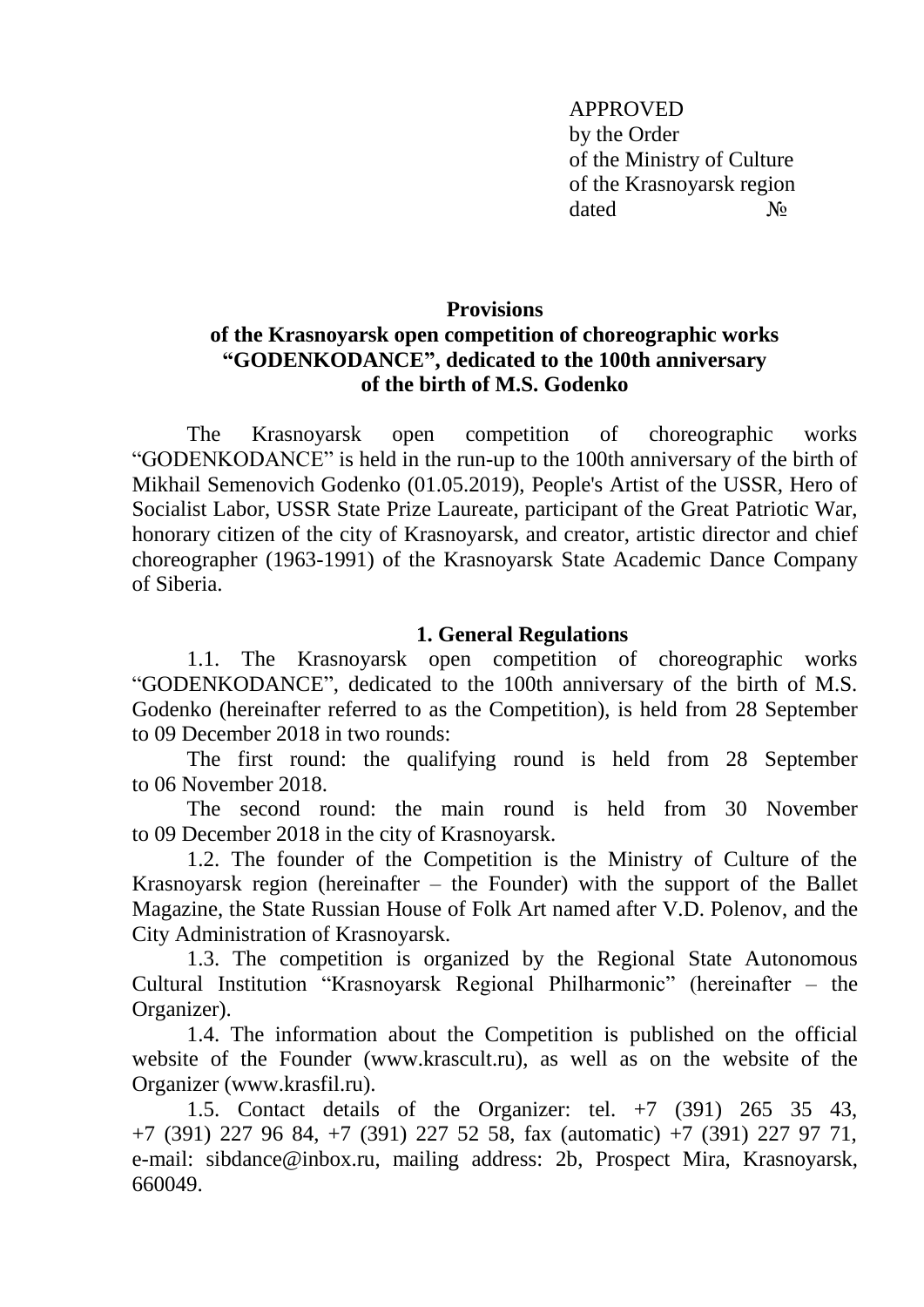#### **2. The purpose and objectives of the Competition**

2.1. The purpose of the Competition is to preserve and improve folk-stage dance as a genre of choreographic art.

2.2. The objectives of the Competition:

to preserve traditions of the national choreographic culture of the peoples of Russia and develop modern choreographic thinking in the genre of folk dance;

to popularize the heritage of M.S. Godenko, and identify and support talented choreographers;

to extend dance repertoire of the Krasnoyarsk State Academic Dance Company of Siberia named after M.S. Godenko;

to increase the interest of contemporary choreographers and the audience to folk-stage dance.

#### **3. The rules of conducting the Competition**

3.1. The participants of the Competition are Russian and foreign professional choreographers over the age of 18 with choreography education, students of educational organizations of higher education with such specialties as choreographic art and choreographic performance, as well as students of professional educational organizations with specialty as dance art (by types) (hereinafter – the Competition).

3.2. For the preparation and conducting of the Competition, the Founder establishes the Organizing Committee (hereinafter – the Organizing Committee) from among distinguished figures of culture and art, representatives of the Founder and the Organizer.

3.3. The Organizing Committee forms the Competition program, approves the Jury members, and makes decisions on other issues related to the Competition.

3.4. The Jury of the Competition:

considers video materials sent during the qualifying round of the Competition, not later than 06 November 2018, and makes a decision on the results of the qualifying round;

on the results of the main round of the Competition has the right to award not everybody, but also on the offer of the Organizer to award special diplomas and prizes.

3.5. The Organizer of the Competition:

within 3 working days from the moment of receiving an application confirms its receipt by e-mail and upon the consideration of the application notifies the applicant about the inclusion of his / her application in the list of participants of the qualifying round of the Competition;

on the results of the qualifying round, not later than 10 November 2018, sends the official invitation by e-mail to the participants of Competition who have become the participants of the main round of the Competition;

organizes the Competition, Jury work, masterclasses, round tables, opening and closing ceremonies of the Competition, and awarding ceremonies;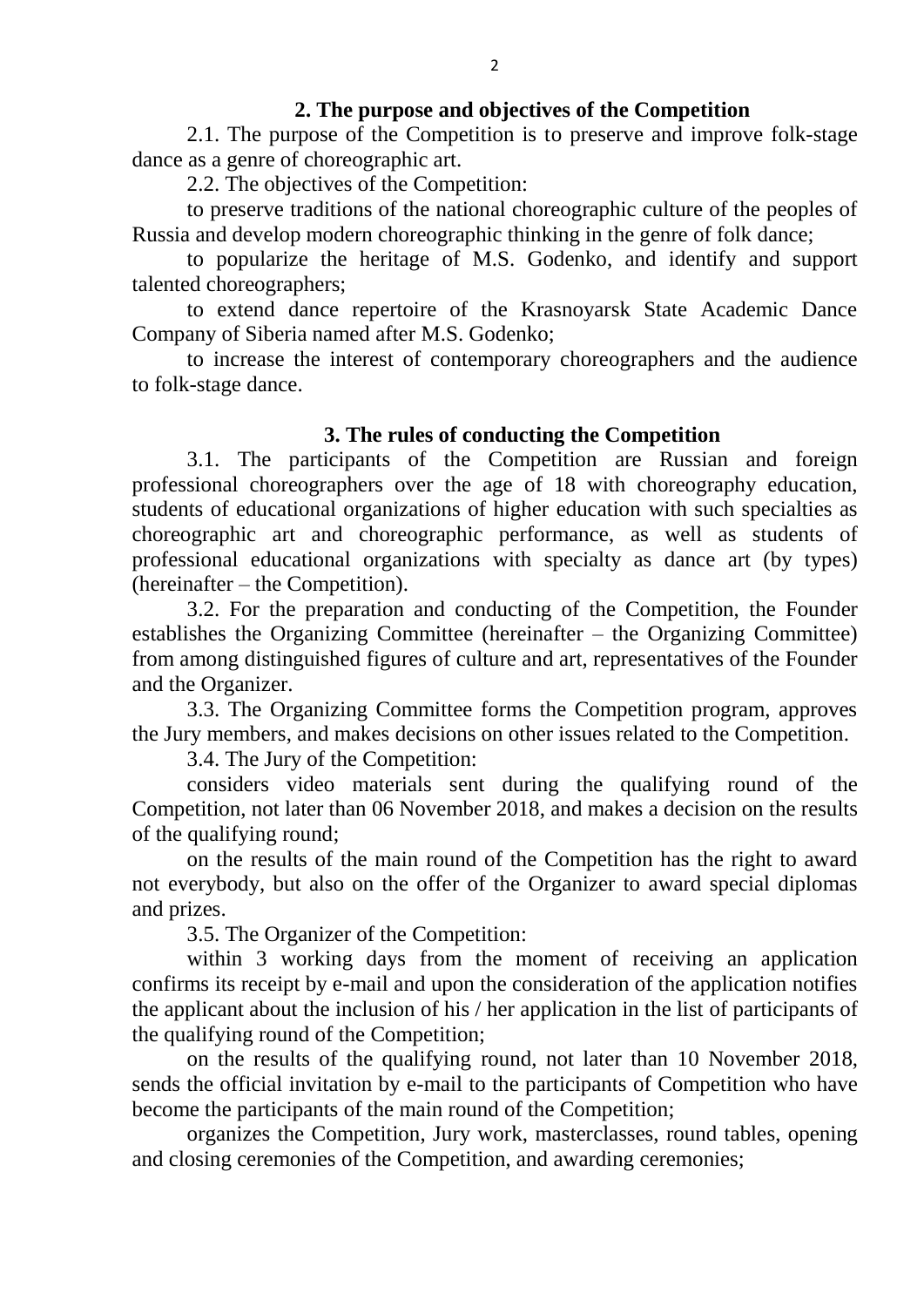informs the participant of the Competition about the decisions made by the Organizing Committee and the Jury;

provides participants of the main round of the Competition with rehearsal rooms, equipment for using phonograms, concertmasters, as well as artists, available concert costumes and stage shoes for demonstration of the choreographic works created by the participants, if necessary, an English-speaking interpreter (another language is stipulated before 30 November);

if necessary, assists the participants of the main round of the Competition in booking the hotel rooms for accompanying people (teachers and relatives) and provides them with invitation tickets to attend a gala concert;

pays fees for the Jury members, covers the cost of transportation from the location in the Russian Federation to Krasnoyarsk and back, accommodation, meals, and provides a transfer from the airport or the railway station to the hotel and back, and in Krasnoyarsk.

3.6. The show of choreographic works created by the participants of the Competition for the Jury in Krasnoyarsk has a format of a gala concert and is open to the public.

### **4. Conditions of participation in the Competition and filling out of the application**

4.1. In order to participate in the Competition, from 28 September to 02 November 2018 inclusive, the applicant sends the application to the Organizer, in accordance with the paragraph 1.5 of these Regulations, by e-mail or by post (the date of posting is established by the postmark). The applicant fills out the application in Russian or English in the form given in the Appendix to these Regulations.

4.2. Applications sent in violation of the requirements for their content or in violation of the deadline are not accepted by the Organizer and are not registered; the materials attached to the application are not returned.

4.3. If the application meets the requirements specified in the Appendix to these Regulations, the applicant becomes a participant of the qualifying round of the Competition.

4.4. The participants of the qualifying round of the Competition (no more than 10 people), who are chosen by the Jury for the main round of the Competition on the consideration of their videos of choreographic works, are invited by the Organizer to Krasnoyarsk to create choreographic works with the artists of the Krasnoyarsk State Academic Dance Company of Siberia named after M.S. Godenko. Evaluation of choreographic works of the qualifying round of the Competition is carried out by the Jury according to the following criteria:

originality of the composition and choreographic drawing;

matching of the choreography to its musical material;

dramaturgy of the choreographic production;

expressiveness and modernity of dance vocabulary;

matching of the name of the choreographic production to its content.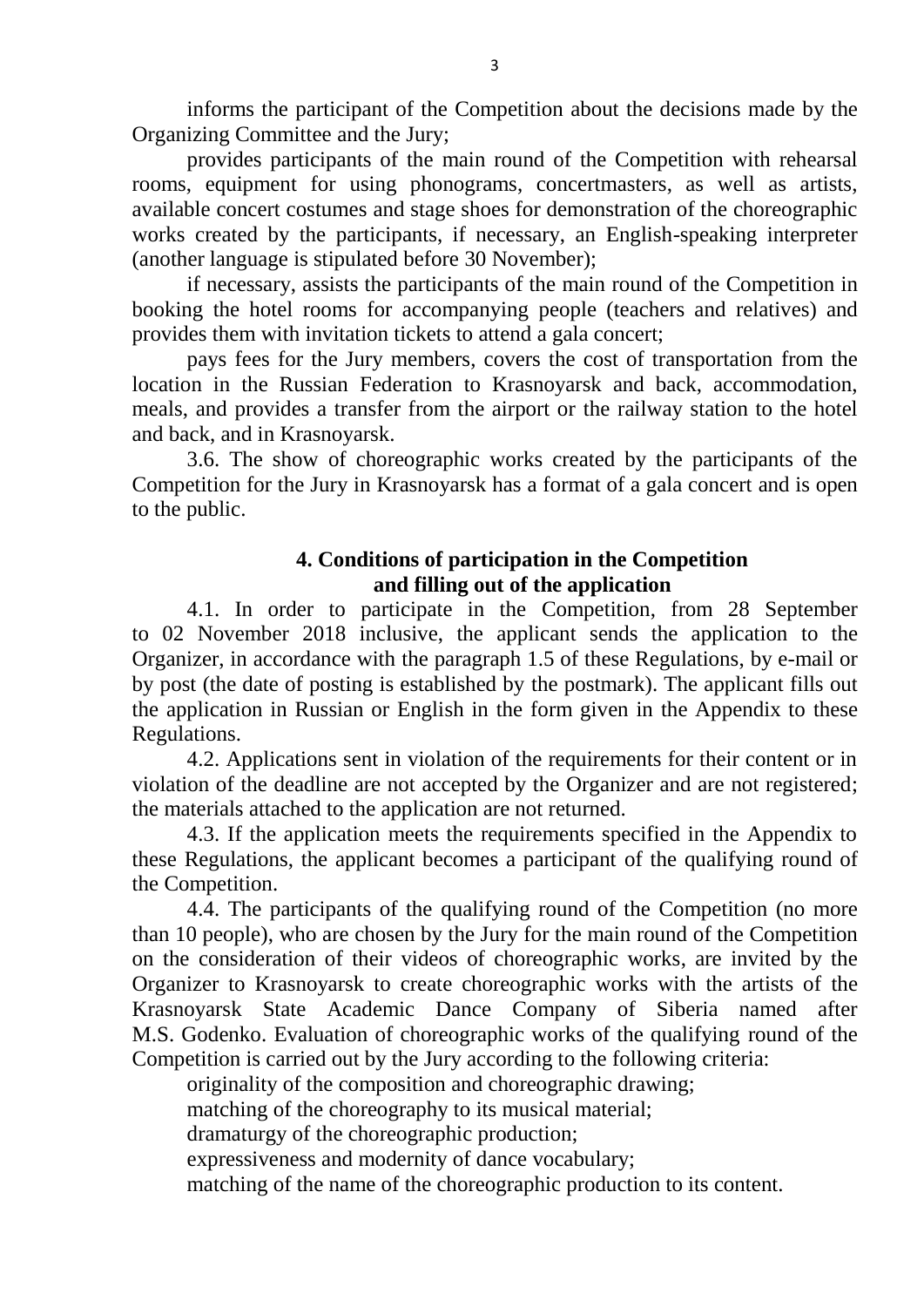4.5. After receiving an official invitation from the Organizer for the main round of the Competition, the foreign participants of the Competition are responsible for applying independently for entry visas in Russian consulates using official invitations for the Competition.

4.6. To create choreographic works with artists of the Krasnoyarsk State Academic Dance Company of Siberia named after M.S. Godenko, the participants of the main round of the Competition must have phonograms for their choreographic production. The participants obtain the copyright permission for the use of their musical material for the main round of the Competition before they arrive in Krasnoyarsk.

4.7. The participants of the main round of the Competition select artists from the Krasnoyarsk State Academic Dance Company of Siberia named after M.S. Godenko, do dance choreography, and have rehearsal rooms according to the rehearsal schedule that the Organizer makes (at least 8 rehearsals).

4.8. The duration of the competitive choreographic work should not exceed 6 minutes; the number of artists is from 1 to 30 people.

4.9. Evaluation of choreographic works of the main round of the Competition is carried out by the Jury according to the following criteria:

originality of the composition and choreographic drawing;

matching of the choreography to its musical material;

dramaturgy of the choreographic production;

expressiveness and modernity of dance vocabulary;

fitting the style of the Dance Company of Siberia named after M.S. Godenko;

matching of the name of the choreographic production to its content.

4.10. Each member of the Jury evaluates choreographic works based on the established criteria, scoring from 1 to 10 points.

The final score for the participant of the Competition is determined by the sum of the scored points.

4.11. The winners of the Competition are 2 participants with the highest score. They receive the laureate title of the Competition. All other participants of the main round of the Competition receive diplomas and the award winner title of the Competition. The decision on giving the laureate title to a participant is taken by the Jury during an open discussion and by a simple majority of votes. In case with the same number of points for the participants, the Chairman of the Jury has the right for the extra point.

4.12. The decision of the Jury is in a protocol, which is signed by the Chairman of the Jury. The Jury's decision cannot be appealed and reviewed.

4.13. The Organizer reserves the right to videotape the main round of the Competition, rehearsals and TV and Internet broadcasting of the gala concert, as well as recording on video media and their further distribution without payment of the fee to the participants of the Competition.

4.14. Awarding of the winners and participants of the Competition takes place during the gala concert.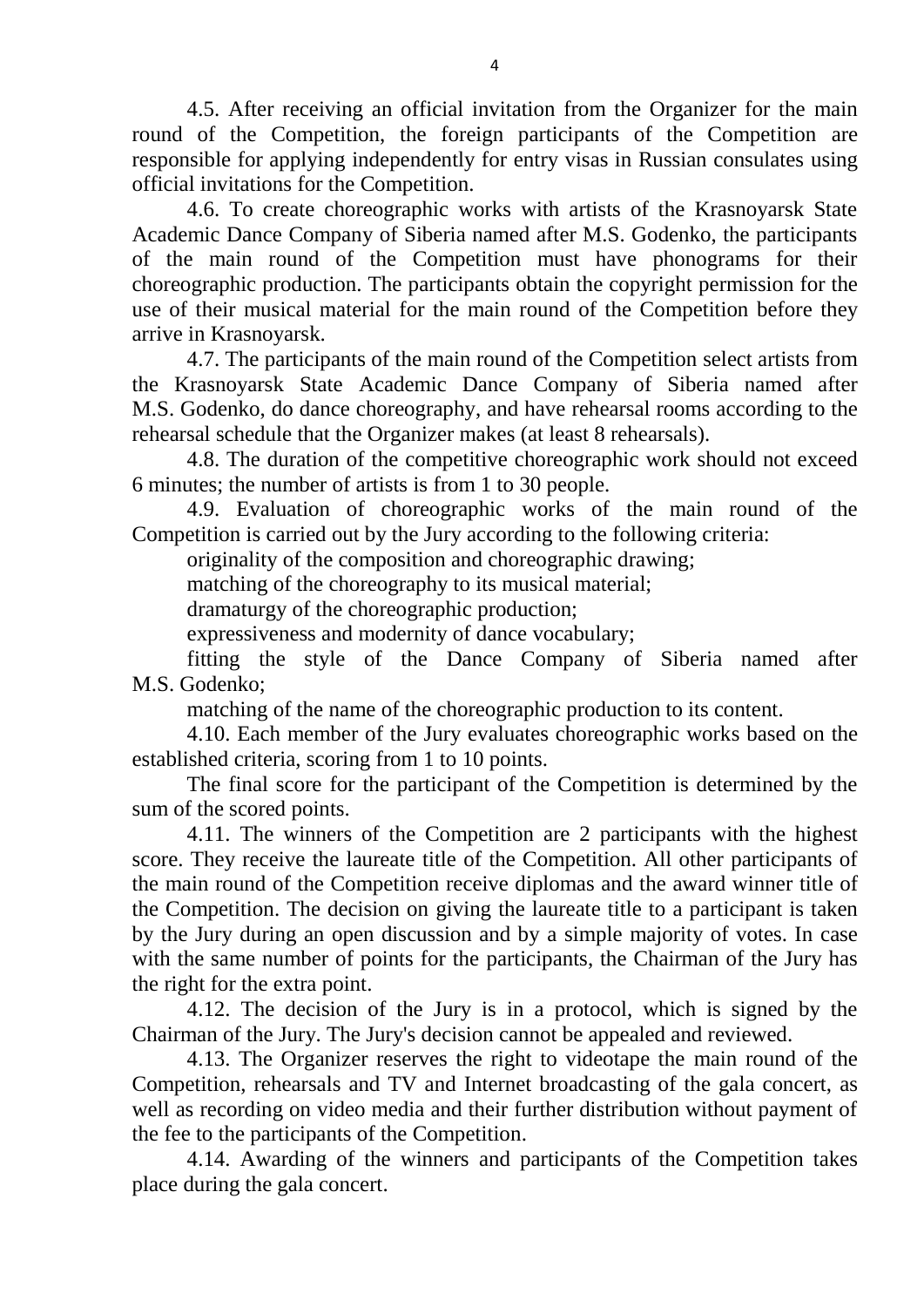4.15. The information about the results of the Competition is published by the Organizer within 3 days after summing up the results of the Competition on the official website of the Organizer (www.krasfil.ru) in the section "Krasnoyarsk State Academic Dance Company of Siberia named after M.S. Godenko."

#### **5. Financial conditions for participation in the Competition**

5.1. The participants of the qualifying round of the Competition send the application to the Organizer with the attached materials at their own expense.

5.2. For the participants of the main round of the Competition the Organizer covers train (coupe) or airplane tickets (economy class) from the location in the Russian Federation to the city of Krasnoyarsk and back, for the foreign participants – from the border of the Russian Federation (international airport) and back to the border of the Russian Federation (international airport), accommodation in a 3\* hotel with breakfast in a standard room, as well as 2 meals a day from the day of arrival in Krasnoyarsk, but not earlier than the established time and no more than one day after the end of the main round of the Competition (if the extension of stay does not depend on the absence of the necessary train / flight in the train or air transport schedule), provides transfer from the airport (railway station) to the hotel and back, as well as medical care that does not require hospitalization.

5.3. At the request, the participants of the Competition can arrive in Krasnoyarsk earlier than the time specified in the invitation. In this case, the Competition participants pay all the expenses for their stay before the deadline specified in the Organizer's notice.

5.4. The participants of the Competition are not provided with any types of insurance.

5.5. To pay cover the fare by the Organizer, the participant of the Competition provides the Organizer with original travel documents or original boarding passes. Original travel documents or original boarding passes of return tickets are sent to the Organizer by registered mail with a notification.

5.6. Registration fee for the participation in the Competition is not charged.

### **6. Prizes and awards**

6.1. The laureates of the Competition are awarded with a diploma of the laureate, a certificate for the right to stage a dance performance in 2019 with the Krasnoyarsk State Academic Dance Compony of Siberia named after M.S. Godenko and a cash prize (reward) in the amount of 172 500 rubles each.

Monetary prizes (rewards) are paid by the Organizer to the laureates of the Competition after the end of the Competition within 30 days, taking into account the payment of taxes in accordance with the current legislation of the Russian Federation.

6.2. The participants of the qualifying round of the Competition, who have not become laureates, are awarded with a participant's diploma. The awarding of laureates and participants of the Competition takes place at the gala concert.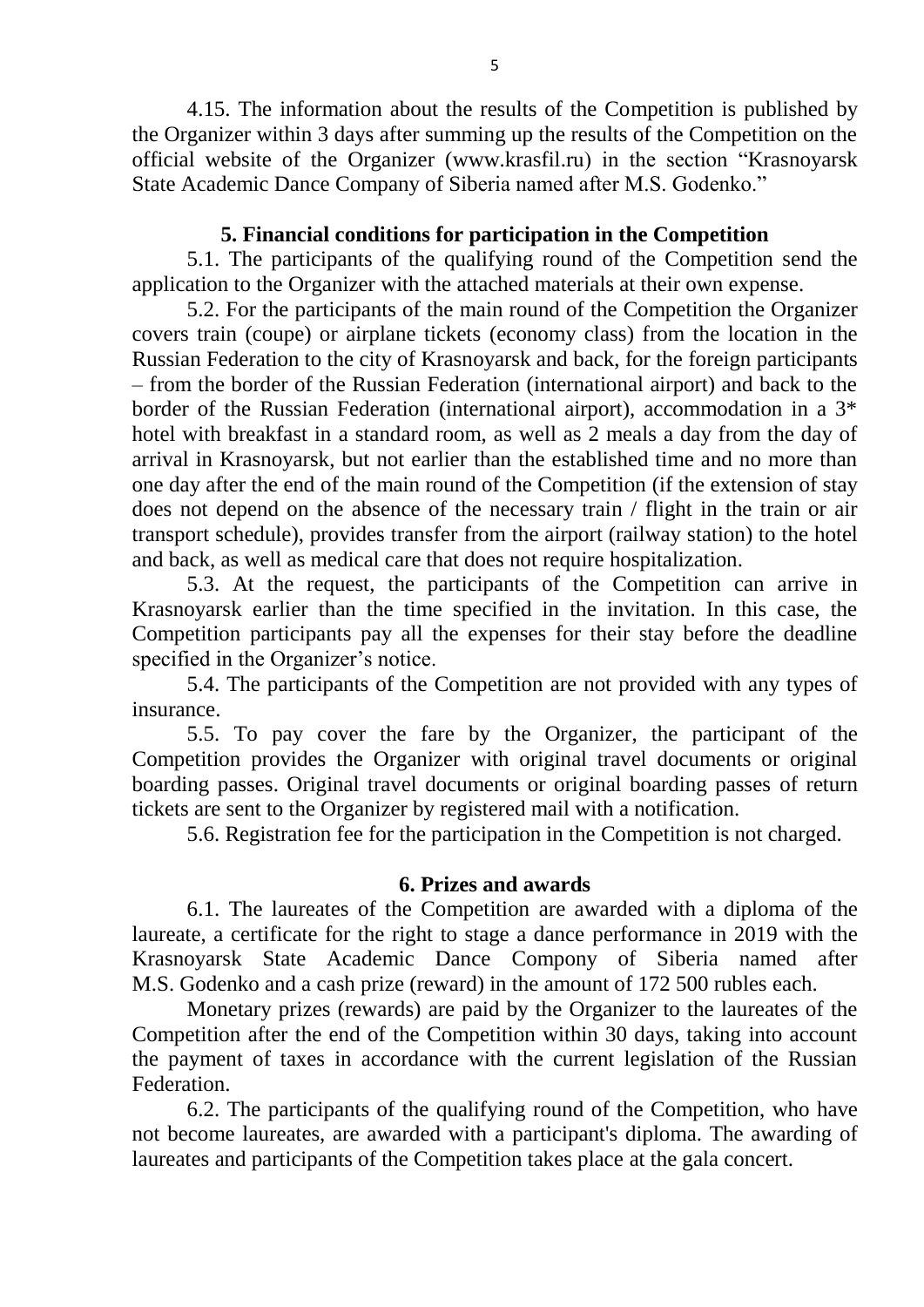6.3. Bodies of state power and local government, non-profit organizations, mass media, commercial organizations may establish special diplomas and prizes in agreement with the Organizer.

### **7. Financing of the Competition**

Expenditure on the organization and conducting of the Competition is carried out at the expense of the regional budget, funds from the provision of paid services and other income-generating activities of the the Regional State Autonomous Cultural Institution "Krasnoyarsk Regional Philharmonic" as well as extra-budgetary funds attracted by the Organizer.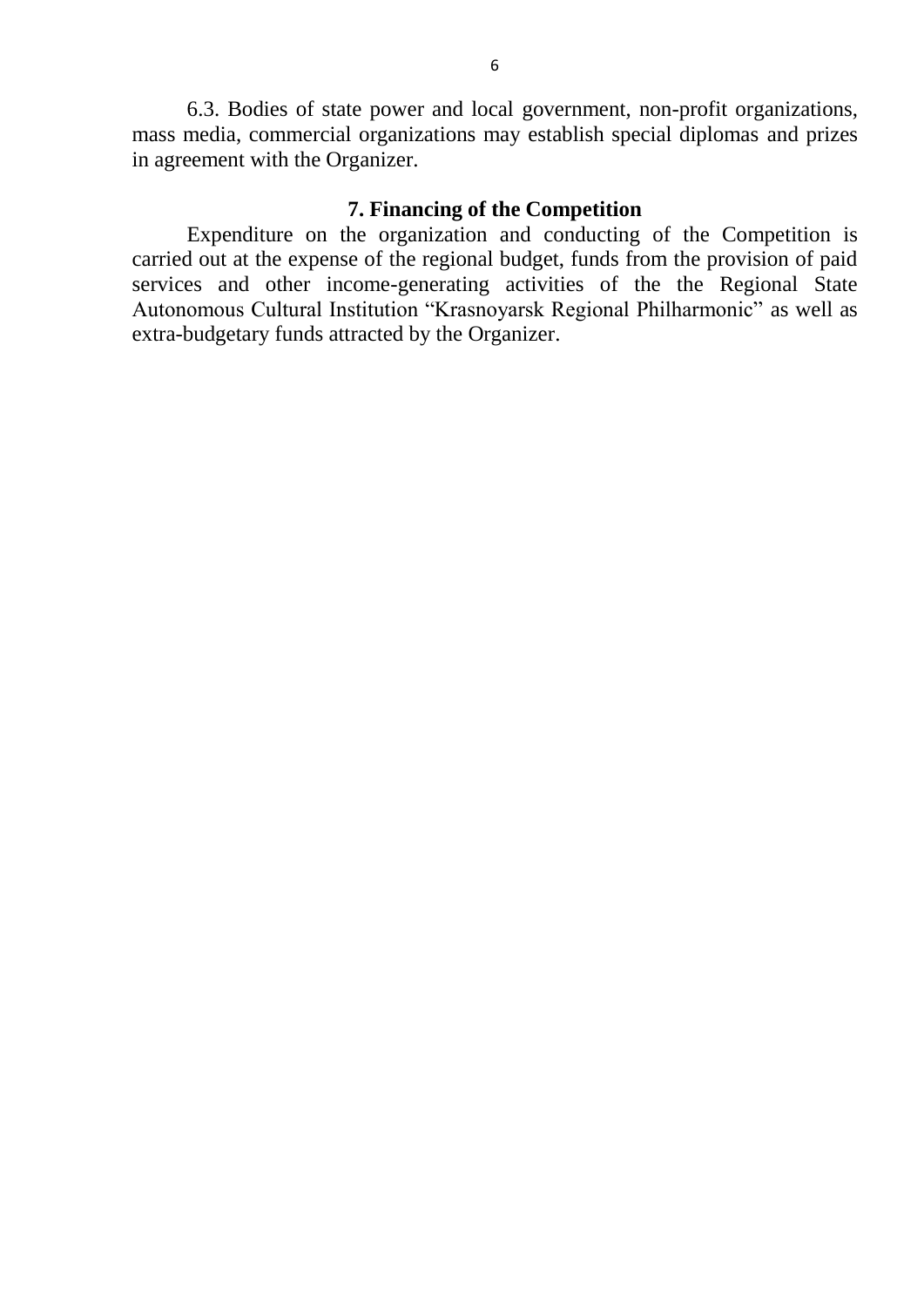Appendix

to the Provisions of the Krasnoyarsk open competition of choreographic works "GODENKODANCE", dedicated to the 100th anniversary of the birth of M.S. Godenko

 $\mathcal{L}_\text{max} = \mathcal{L}_\text{max} = \mathcal{L}_\text{max} = \mathcal{L}_\text{max} = \mathcal{L}_\text{max} = \mathcal{L}_\text{max} = \mathcal{L}_\text{max} = \mathcal{L}_\text{max} = \mathcal{L}_\text{max} = \mathcal{L}_\text{max} = \mathcal{L}_\text{max} = \mathcal{L}_\text{max} = \mathcal{L}_\text{max} = \mathcal{L}_\text{max} = \mathcal{L}_\text{max} = \mathcal{L}_\text{max} = \mathcal{L}_\text{max} = \mathcal{L}_\text{max} = \mathcal{$ 

#### **Application**

# **for participation in the Krasnoyarsk open competition of choreographic works "GODENKODANCE", dedicated to the 100th anniversary of the birth of M.S. Godenko**

(filled out in Russian or English)

\_\_\_\_\_\_\_\_\_\_\_\_\_\_\_\_\_\_\_\_\_\_\_\_\_\_\_\_\_\_\_\_\_\_\_\_\_\_\_\_\_\_\_\_\_\_\_\_\_\_\_\_\_\_\_\_\_\_\_\_\_\_\_\_\_\_

\_\_\_\_\_\_\_\_\_\_\_\_\_\_\_\_\_\_\_\_\_\_\_\_\_\_\_\_\_\_\_\_\_\_\_\_\_\_\_\_\_\_\_\_\_\_\_\_\_\_\_\_\_\_\_\_\_\_\_\_\_\_\_\_\_\_

\_\_\_\_\_\_\_\_\_\_\_\_\_\_\_\_\_\_\_\_\_\_\_\_\_\_\_\_\_\_\_\_\_\_\_\_\_\_\_\_\_\_\_\_\_\_\_\_\_\_\_\_\_\_\_\_\_\_\_\_\_\_\_\_\_\_ \_\_\_\_\_\_\_\_\_\_\_\_\_\_\_\_\_\_\_\_\_\_\_\_\_\_\_\_\_\_\_\_\_\_\_\_\_\_\_\_\_\_\_\_\_\_\_\_\_\_\_\_\_\_\_\_\_\_\_\_\_\_\_\_\_\_

Surname, First name, Middle name (Middle name if applicable)

Date and place of birth \_\_\_\_\_\_\_\_\_\_\_\_\_\_\_\_\_\_\_\_\_\_\_\_\_\_\_\_\_\_\_\_\_\_\_\_\_\_\_\_\_\_\_\_\_\_

Citizenship (in the passport)

Name of the Educational Institution (year of graduation) \_\_\_\_\_\_\_\_\_\_\_\_\_\_\_\_\_\_\_\_\_\_\_

Current place of work or study \_\_\_\_\_\_\_\_\_\_\_\_\_\_\_\_\_\_\_\_\_\_\_\_\_\_\_\_\_\_\_\_\_\_\_\_\_\_\_\_\_

Official capacity

Participation in other choreographic competitions \_\_\_\_\_\_\_\_\_\_\_\_\_\_\_\_\_\_\_\_\_\_\_\_\_\_\_\_\_\_

The name of the choreographic works sent to the Competition, with a brief description of them

 $\_$  , and the contribution of the contribution of  $\mathcal{L}_1$  , and  $\mathcal{L}_2$  , and  $\mathcal{L}_3$  , and  $\mathcal{L}_4$  , and  $\mathcal{L}_5$  , and  $\mathcal{L}_6$  , and  $\mathcal{L}_7$  , and  $\mathcal{L}_8$  , and  $\mathcal{L}_7$  , and  $\mathcal{L}_8$  , and  $\mathcal{L}_9$  ,

\_\_\_\_\_\_\_\_\_\_\_\_\_\_\_\_\_\_\_\_\_\_\_\_\_\_\_\_\_\_\_\_\_\_\_\_\_\_\_\_\_\_\_\_\_\_\_\_\_\_\_\_\_\_\_\_\_\_\_\_\_\_\_\_\_\_  $\_$  , and the contribution of the contribution of  $\mathcal{L}_1$  , and  $\mathcal{L}_2$  , and  $\mathcal{L}_3$  , and  $\mathcal{L}_4$  , and  $\mathcal{L}_5$  , and  $\mathcal{L}_6$  , and  $\mathcal{L}_7$  , and  $\mathcal{L}_8$  , and  $\mathcal{L}_7$  , and  $\mathcal{L}_8$  , and  $\mathcal{L}_9$  ,

\_\_\_\_\_\_\_\_\_\_\_\_\_\_\_\_\_\_\_\_\_\_\_\_\_\_\_\_\_\_\_\_\_\_\_\_\_\_\_\_\_\_\_\_\_\_\_\_\_\_\_\_\_\_\_\_\_\_\_\_\_\_\_\_\_\_ \_\_\_\_\_\_\_\_\_\_\_\_\_\_\_\_\_\_\_\_\_\_\_\_\_\_\_\_\_\_\_\_\_\_\_\_\_\_\_\_\_\_\_\_\_\_\_\_\_\_\_\_\_\_\_\_\_\_\_\_\_\_\_\_\_\_

City of departure (and return) to the main round of the Competition

Home address, contact phone number, e-mail: \_\_\_\_\_\_\_\_\_\_\_\_\_\_\_\_\_\_\_\_\_\_\_\_\_\_\_\_\_

| TIN (for citizens of Russia)                                              |                                                                                                                                                                                                                                                     |  |  |  |  |  |  |  |  |
|---------------------------------------------------------------------------|-----------------------------------------------------------------------------------------------------------------------------------------------------------------------------------------------------------------------------------------------------|--|--|--|--|--|--|--|--|
| Certificate of the state pension insurance SNILS (for citizens of Russia) |                                                                                                                                                                                                                                                     |  |  |  |  |  |  |  |  |
|                                                                           | Attachment: 1. Video recording of one or two author's choreographic works in<br>the genre of folk dance lasting no more than 10 minutes                                                                                                             |  |  |  |  |  |  |  |  |
|                                                                           | 2. A copy of the diploma of graduation from an educational<br>organization of higher education or a professional educational<br>organization in the field of culture, or a certificate of completion of<br>training in an educational organization. |  |  |  |  |  |  |  |  |
|                                                                           | 2. Constitue biography (mayma) with a valume of no more than                                                                                                                                                                                        |  |  |  |  |  |  |  |  |

3. Creative biography (resume) with a volume of no more than